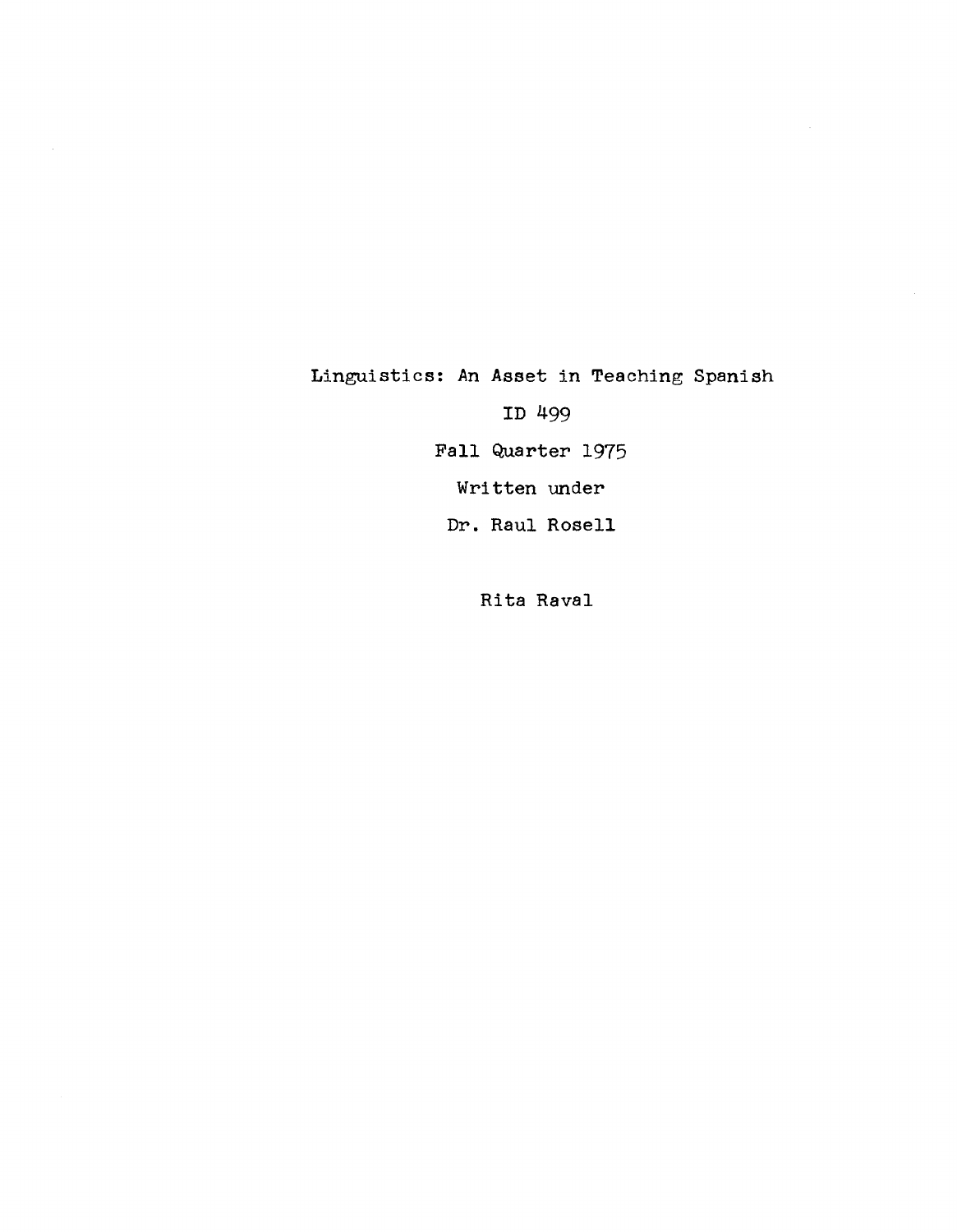Linguistics: An Asset in Teaching Spanish The linguist takes language and breaks it down into sentences, phrases, words, and then sounds. He is concerned with the function of the language and its derivation. In the world of everyday reality, conversations or written words are seldom broken down in this fashion. People are concerned with communicating ideas rather than finding out what parts of speech they are using or how the words relate to one another. These two worlds relate to one another mainly through the language teacher. With a knowledge of linguistics, i.e., with a basic understanding of the development and function of segments in the language, a teacher is better able to understand both his mother tongue and the target language and is better able to teach the target language. A knowledge of linguistics is not the one and only requirement or means to effective teaching, but it is an asset since the more informed a teacher is the more confidence he has in his teaching ability. More confidence in himself increases the teacher's competence which results in a better teacher.

SpCo11<br>Thesis <sup>~</sup>;...' *?Jf-f?,:)* 

Linguistics contributes to the preparation of teaching materials in three ways. First, by contrasting the native language of the learner with the target language, major difficulties can be noted and teaching and testing materials can be systematically constructed to give emphasis to these points of difficulty. Secondly, linguistic analysis may enable the teacher to simplify the task of the learner by describing the language to be learned more Simply or economically than is done in conventional grammars. Thirdly, linguistic analysis furnishes rules for the spoken language which are often Simpler than many traditional grammar rules. Linguistic analysis also gives excellent clues as to what units of behavior should be taught in individual exercises since it breaks utterances dcwn into the basic "building blocks" of the language. (11, PP. 1-2.)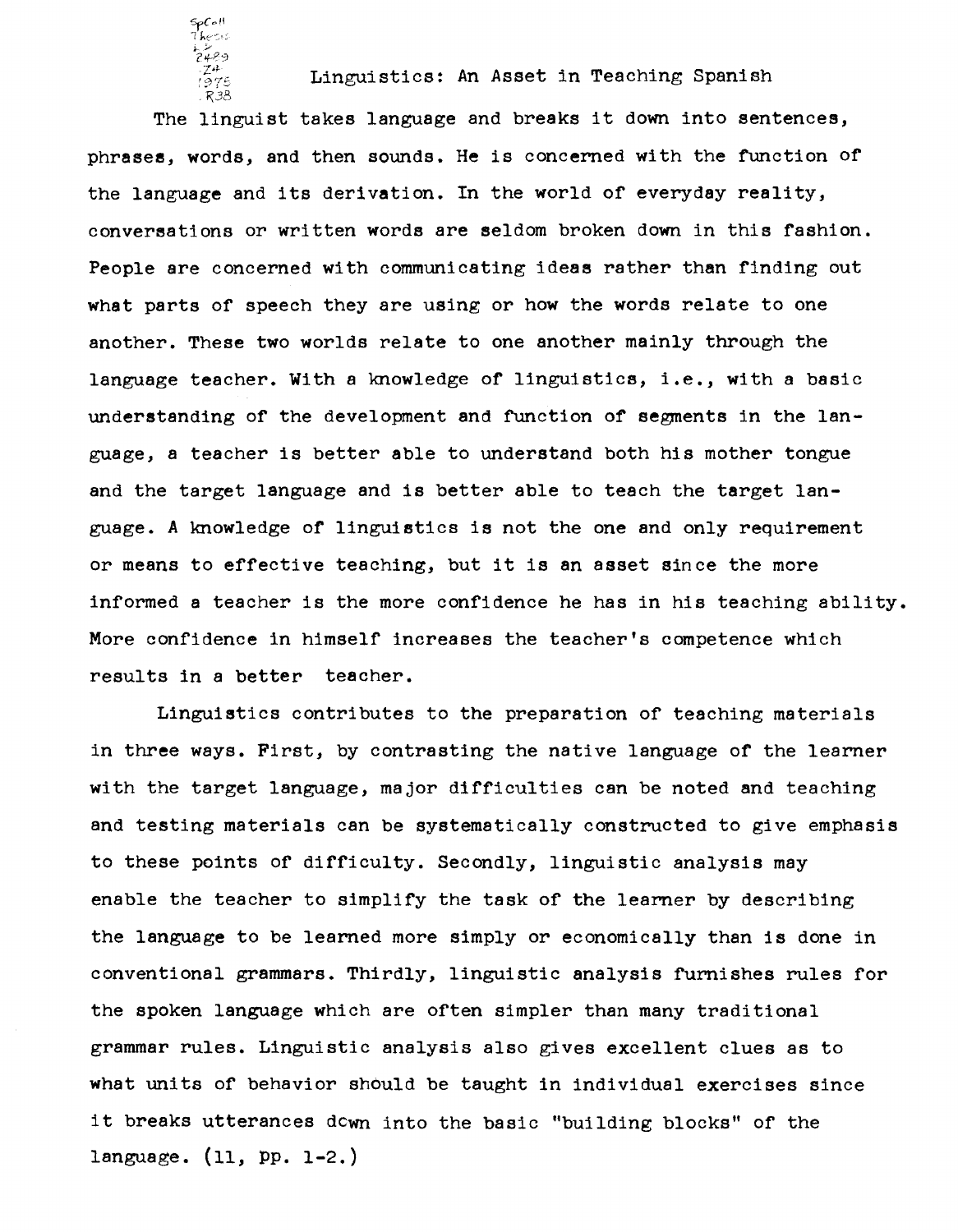In an applied linguistics approach, the starting point of instruction is the construction in the foreign language. The student is given a sentence like:

 $\mathbf{Yo}\mid \mathbf{qu}$ iero  $\mid \mathbf{qu}$ e  $\mid$  usted  $\mid$  aprenda el  $\mid$  español.

and through exercises replaces building blocks with others of the same category  $(e.g.,$  replacing quiero by deseo, aprenda by sepa, espanol by frances, etc.) Thus the student learns how the construction fits together, what the value of each building block is, and the categories of the building blocks. Through all these changes the pattern remains the same and becomes firmly imprinted in the student's mind. (11, p. 7.)

Building blocks can also be used to compare two patterns which differ from each other only through the building blocks. For example:

 $|$  Hablo  $|$  español.

No hablo español.  $(11, p. 7.)$ 

In this way the student learns the construction of the foreign language while working within the foreign language.

"The teaching of derivation suffixes or prefixes can be approached in two complementary ways: either through the teaching of "word families," words formed of the same root, or the teaching of series of words formed with the same derivational morpheme. Thus the meaning of azo can be made clear by teaching to the student a word series like balazo , codazo , and sablazo , and then inviting him to guess the meaning of punazo and zapatazo. Or a series like hablador, bebedor, and dador can be presented in sentences in which the student guesses the meaning of trabajador, amenazador, etc.

"In the word family approach the student is presented with sentences which use the family in a meaningful context: El librero vende libros. en la librería., El relojero vende relojes en la relojería, etc.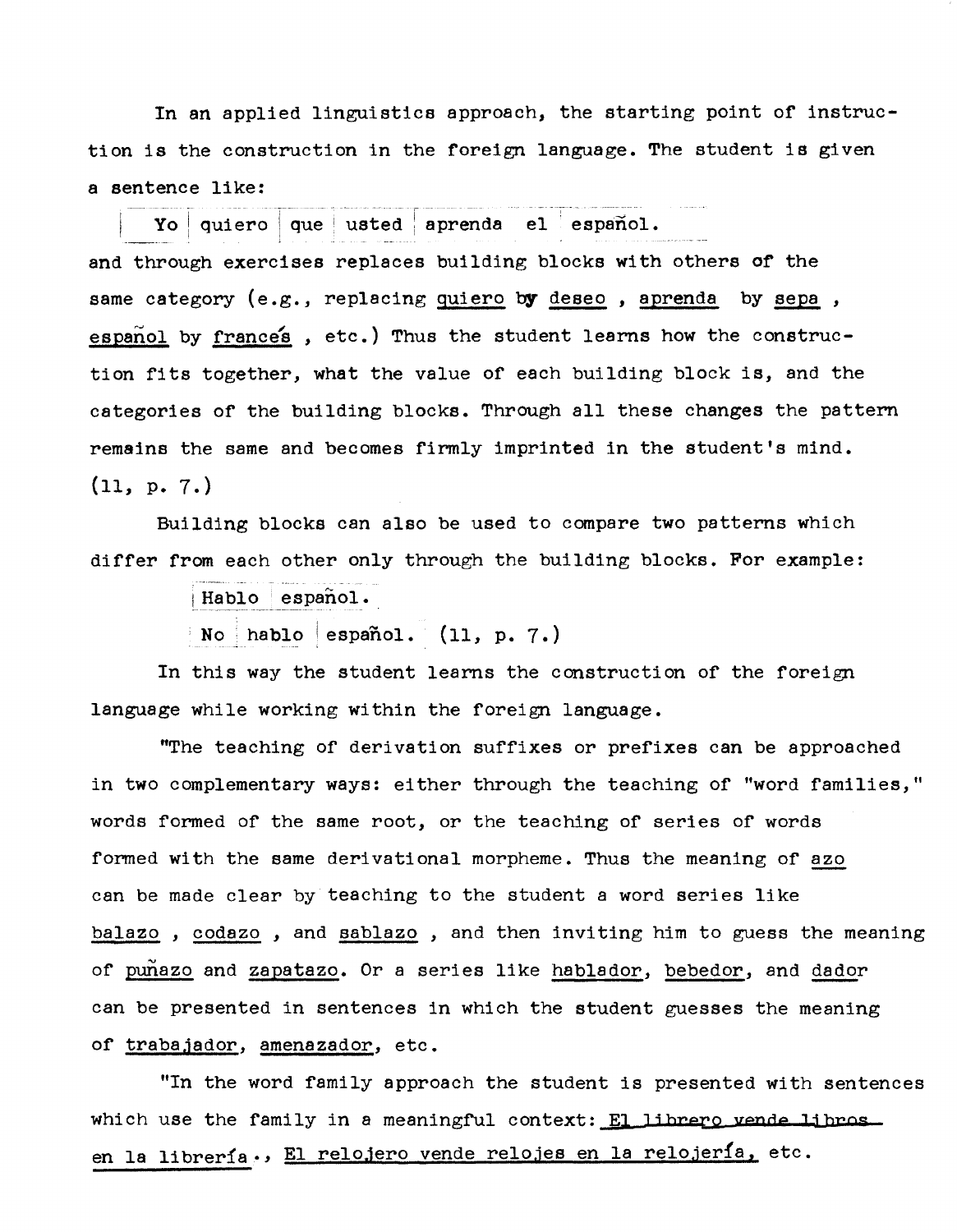Basically this method represents the extension of the pattern practice approach to vocabulary learning." (11, pp. 88-89.)

In learning vocabulary, a mnemonic procedure called the keyword method has proven highly effective. The method divides the study of a vocabulary item into two stages: 1) association of the spoken foreign word to an English word that sounds like some part of the foreign word, and 2) the forming (by the student) of a mental image or picture of the keyword interacting with the English translation. This links the word acoustically to the keyword and at the same time links it by a mental image to the English translation.

Raugh, reporting on the outcome of comparisons of the keyword method for learning a Spanish vocabulary with various control procedures, found the keyword method to be highly effective in all cases. In one experiment, a final score of 88% correct for the keyword group contrasted with 28% correct for the control group. (12, p. 1.) The foIling are some of the keywords used as well as performance ratings from one experiment:

| <b>SPANISH</b>         | <b>KEYWORD</b>                    | <b>TRANSLATION</b> | PERFORMANCE<br><b>KEYWORD</b> |         |  |
|------------------------|-----------------------------------|--------------------|-------------------------------|---------|--|
|                        |                                   |                    |                               | CONTROL |  |
| $\sqrt{3}$<br>cordero  |                                   | lamb               | .67                           | .13     |  |
| huevo                  | <b>wave</b>                       | egg                | .67                           | .60     |  |
| $[t-hairs]$<br>tijeras |                                   | scissors           | .67                           | .47     |  |
| silbido                | $\widehat{\mathsf{[sil1]}}$       | whistle            | .60                           | .07     |  |
| piso                   | $\sqrt{\text{pea}}$               | floor              | .60                           | .33     |  |
| charco                 | $charcoal$                        | puddle             | .80                           | .27     |  |
| muneca                 | $\sqrt{m}$ oon                    | doll               | .67                           | .20     |  |
| bombero                | $\sqrt{6}$ omb <sup>7</sup>       | fireman            | .87                           | .53     |  |
| toalla                 | $\tau$ toe-eyed                   | towel              | .80                           | .27     |  |
| bolsillo               | $\overline{b}$ oll $\overline{b}$ | pocket             | .95                           | .00.    |  |
|                        |                                   |                    | (12, pp. 14, 54.)             |         |  |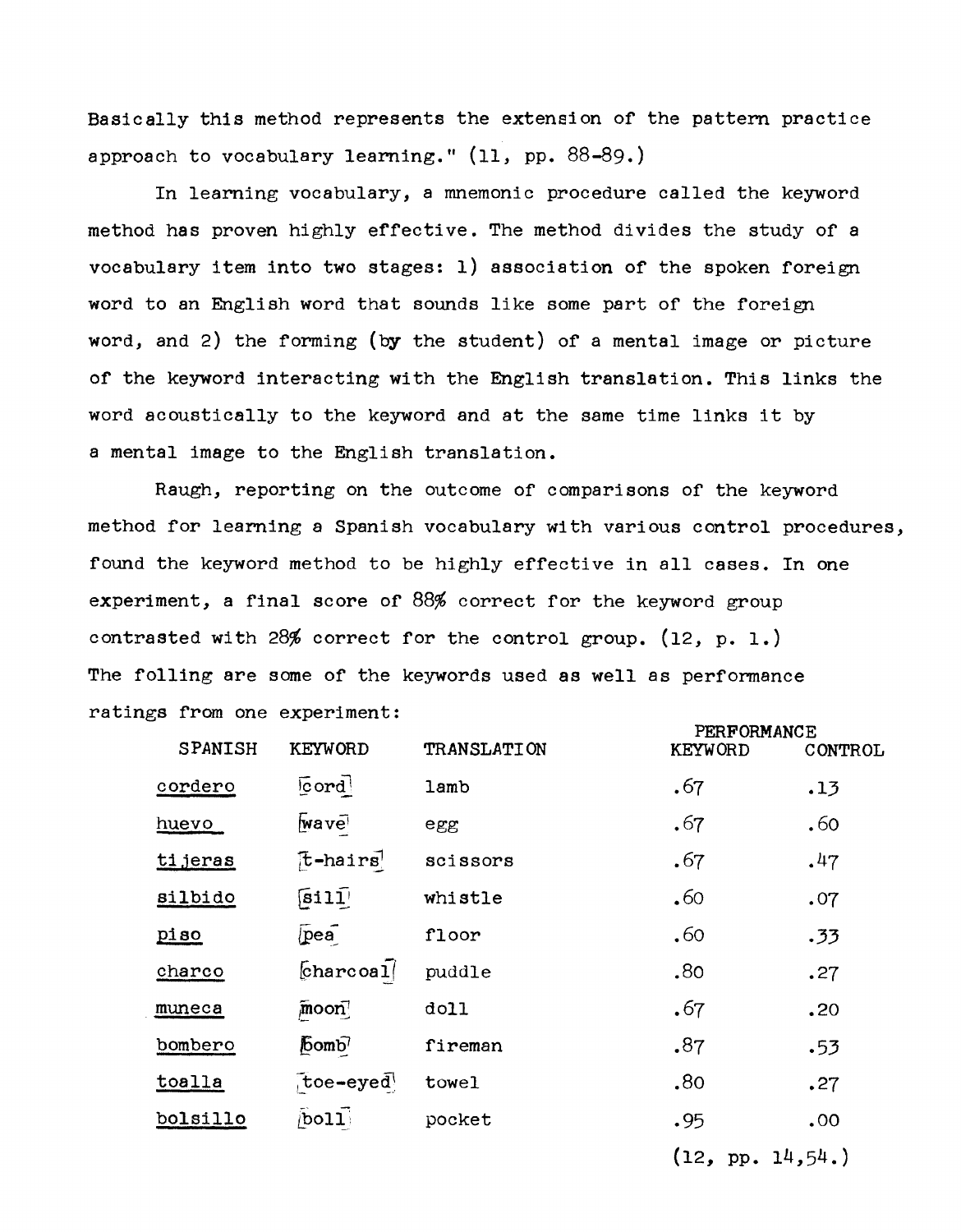In connection with this or separately, an "Aids to Correct English Spelling" notebook may be kept. Here the student may list those words whose difficult English spelling can be learned through correct Spanish pronunciation:

| calendario  | calendar   |  |  |
|-------------|------------|--|--|
| febrero     | february   |  |  |
| diccionario | dictionary |  |  |
| héroes      | heroes     |  |  |

 $(10, pp. 30-31.)$ 

An extremely effective means of motivation is to record the students' voices at regular, but not to frequent intervals. If the same passage for reading is used each time, the students will be pleasantly suprised by the improvement which they have made, and will be encouraged to try harder on the succeeding recording. At the same time it gives them excellent practice in auditory discrimination.

Because a student must be able to hear and comprehend befor he can imitate and speak, auditory discrimination needs to be the starting point for speaking. The contrasts within Spanish should be exercised by series of drills. The following are some examples given by Politzer and Staubach:

| $\mathbf{b}$ .  | $\lfloor p \rfloor$ |
|-----------------|---------------------|
| vez             | la vez              |
| VOZ             | $\frac{1a}{1}$ voz  |
| boca            | la boca             |
| etc.            |                     |
| un bus          | este bus            |
| un baile        | este baile          |
| etc.            |                     |
| $\alpha$        | $\alpha^{\pm}$      |
| $\mathbb{E}$ za | ese día             |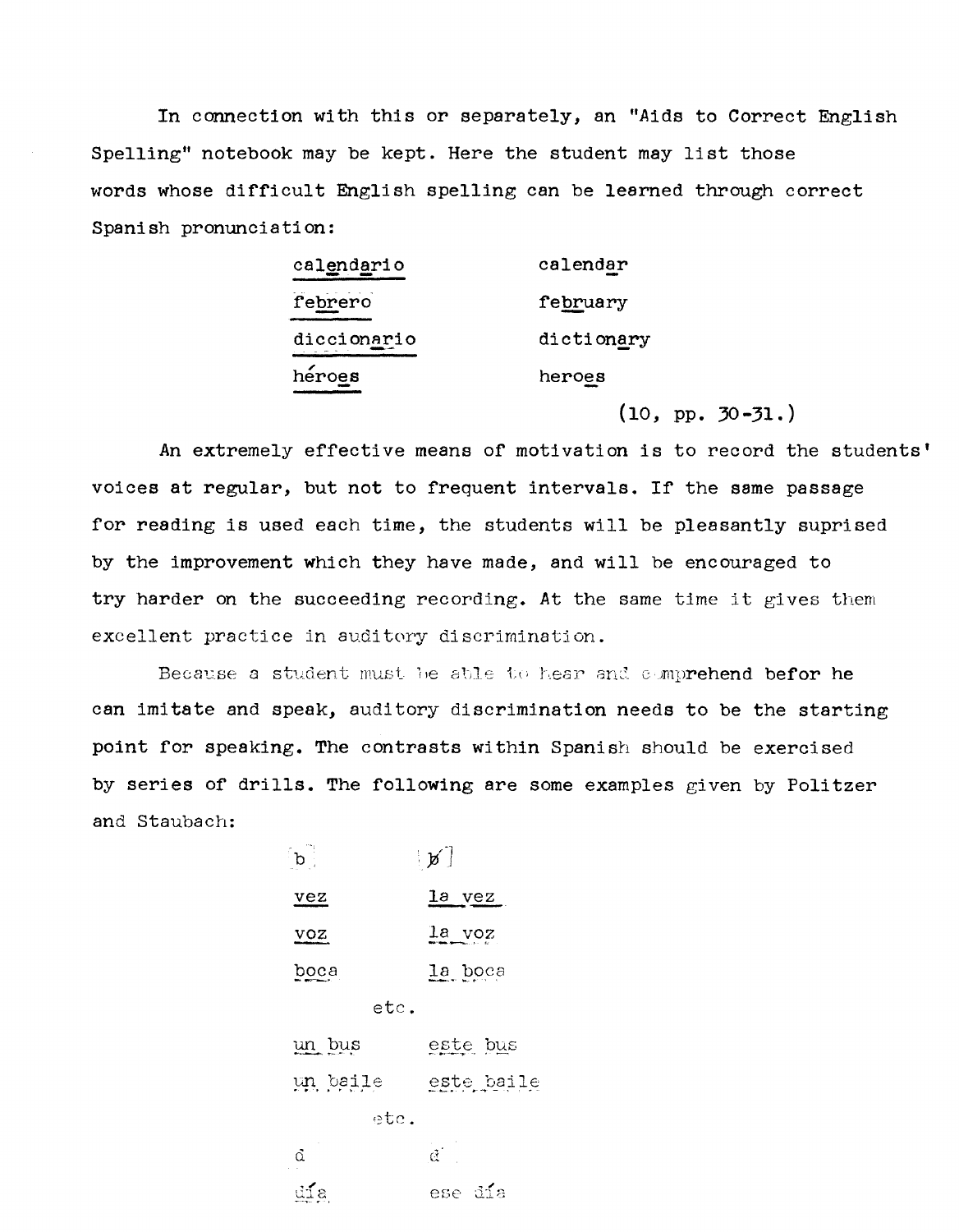un disco este disco etc.  $\beta^{\star}$  $\cdot$   $\mathcal{E}$ gato este gato un gusto - mi gusto  $etc.$ 

 $(11, p, 50.)$ 

Similar drills should be used for  $r - m$ ,  $t - d$ , etc.

The most systematic approach to pronunciation teaching involves the use of contrasting monimal pairs. This insures that the pupil does not simply substitute the nearest mother tongue suplement for the one he is acquiring and it enables him to descriminate the phonemic contrasts of the foreign language when he hears them and when he produces them.

Wilkins points out that English pupils will attempt to substitute the dipthong /ei/ for the /e/ of Spanish. This substitution may cause difficulties for the Spanish listener since in Spanish there is also a dipthong  $\text{/ey/}.$  It is through these differences that any language operates. What makes le and ley different words is the difference between /e/ (one phoneme) and /ey/ (two phonemes). However English does not have /e/ and confuses both this sound and Spanish /ey/ with the English dipthong ley. This makes these sounds both hard to differentiate and hard to produce. "It is precisely because certain nearly similar sounds are heard as the same in one language, but as different in another, that the comprehension and pronunciation of foreign language is so difficult. Our entire mechanism of perception and projection of speech sounds is geared ot differentiating the phonemic contrasts of our own language without conscious concern for the allophonic variations; and unconsciously we try to project the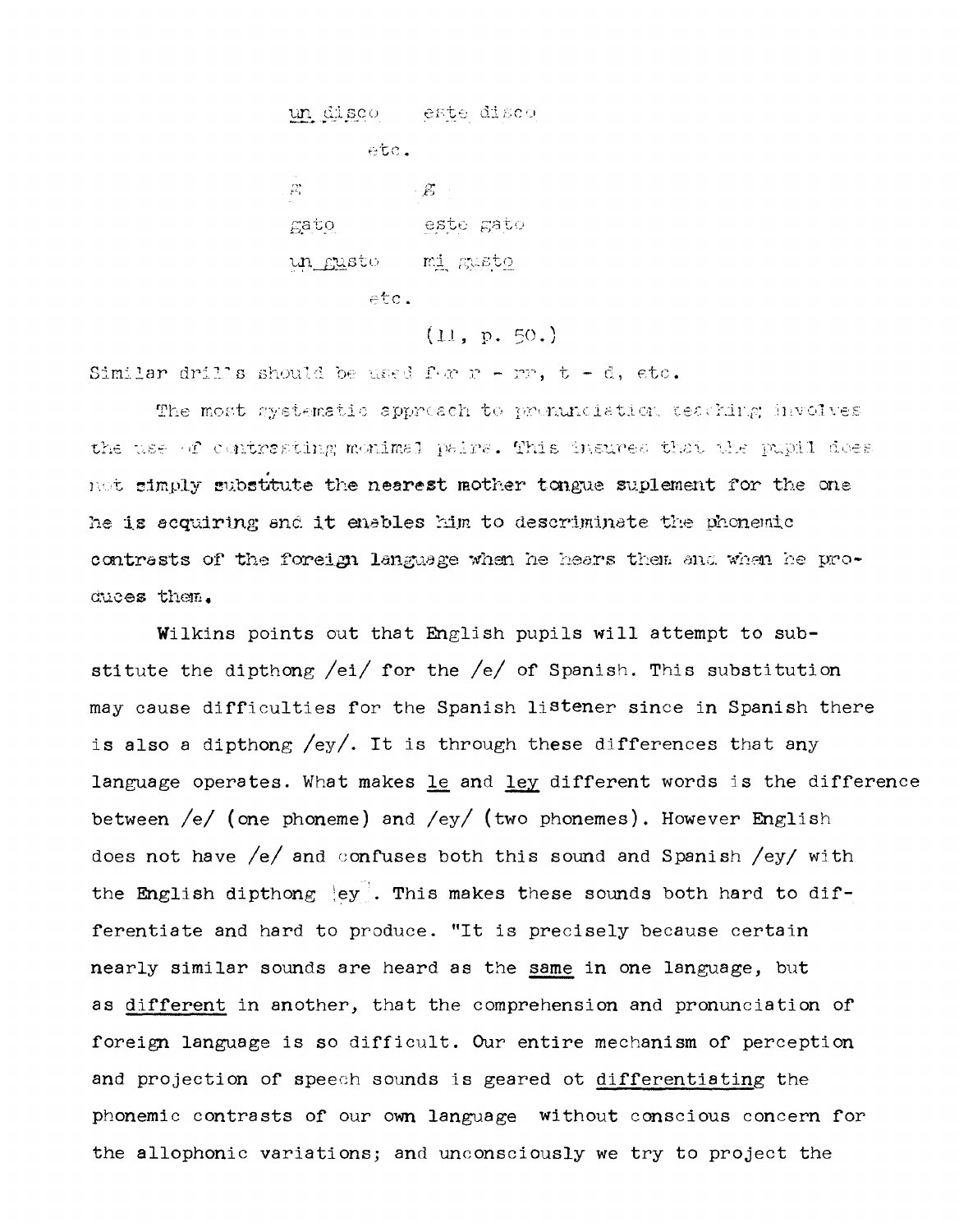same system of contrast into the foreign language which organizes sounds differently into its own system of phonemes."  $(11, p, 44)$ 

To establish this distinction between the Spanish  $/e/$  and  $/ey/$ and the English ey, Wilkins gives these examples of phonetically contrasting pairs:

| 1) | say  | sei | $ae$                      | se  |
|----|------|-----|---------------------------|-----|
|    | bay  |     | be                        |     |
|    | fay  |     | <u>fe</u>                 |     |
|    | may  |     | $\underline{\mathbf{me}}$ |     |
|    |      |     |                           |     |
| 2) | lay  | lei | $ley$                     | ley |
|    | day  |     | $dev$                     |     |
|    | base |     | veis                      |     |
|    | ray  |     | rey                       |     |
|    |      |     |                           |     |

and

 $(17, p. 191.)$ 

In his effort to communicate in the foreign language the learner is influenced not only by the sounds that exist in his mother tongue, but also by their distribution and phonological status. For example, the Spanish speaker would have difficulty with this sentence, "His wife wants him to pay her grandfather a visit in the old people's home," because it requires him to produce a syllable in which 3 consonents follow the vowel, while in his native language a syllable may have no more than one consonant after a vowel. Therefore he will say /won/ in place of /wonts/. This is often interpreted as a grammatibel mistake when it is, in actuality, a phonological mistake. (37, p. 190- $191.$ 

Using the comparative tables of English and Spanish Phonemes (Consonants)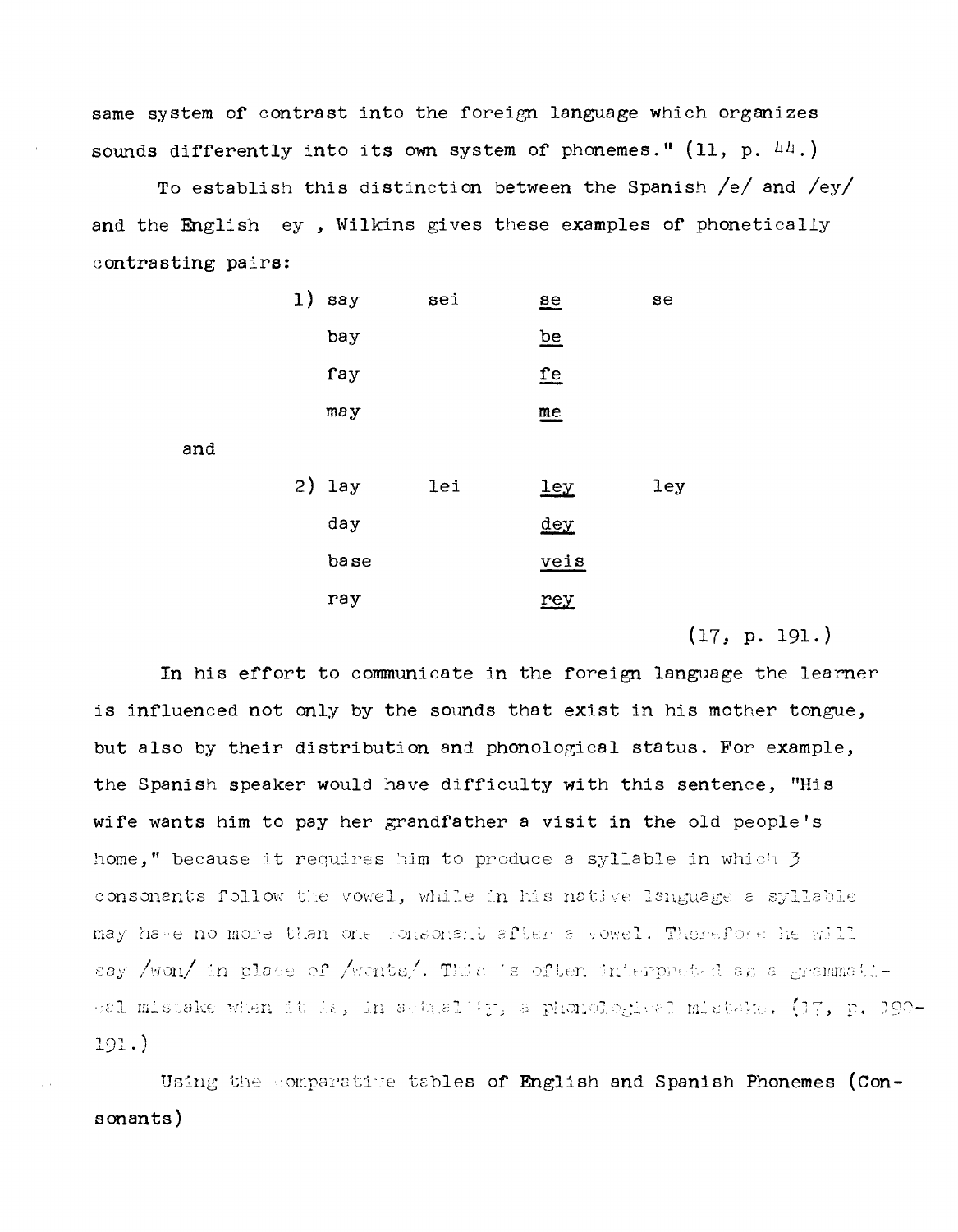

 $\mathbb{Z}_{p+1,\mathbf{m},\mathbf{q}}^{k}$  .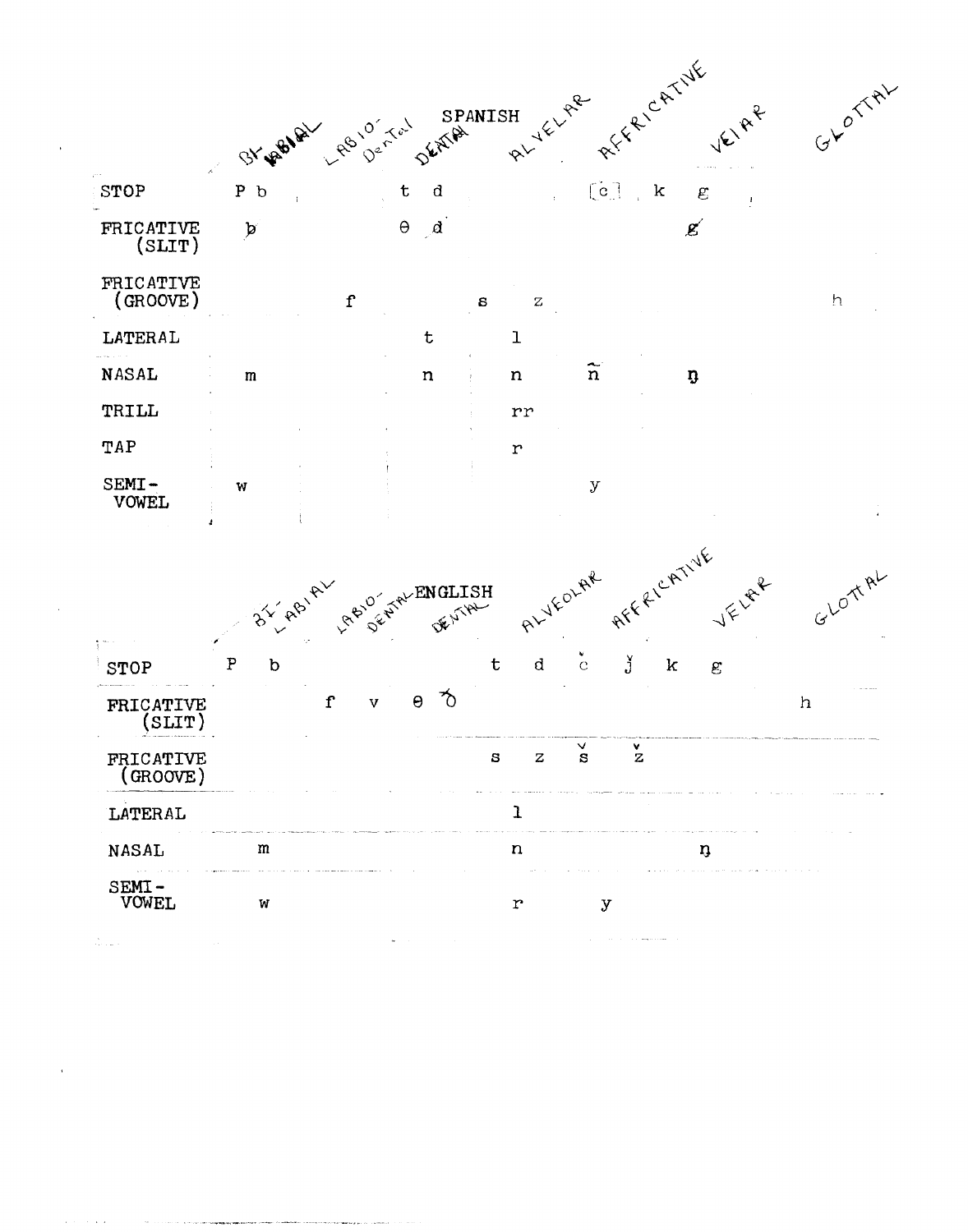it is easy to see where difficulties may arise for the native English speaker learning Spanish. First, he has to learn several new sounds: the  $rr/$  of carro, the  $rr/$  of caro, the  $/h/$  of hijo and the allophones  $\mathbb{E}[\mathcal{X}]$  in parvo and  $\mathbb{E}[\mathcal{X}]$  in agua. This is complicated by the fact that he has a serious auditory discrimination problem; a number of sounds which are quite similar in the two languages are allophones in Spanish, but separate phonemes in English. Sometimes sounds which have some sort of counterpart in the native language of the learner are more difficult to learn than the completely new sounds because the interference of the native language is likely to be even greater than the completely new ones. (11, p. 48.)

For the English speaker whose target language is Spanish, William E. Bull in Spanish For Teachers, pages 53 to 76, gives an extremely complete detailed analysis of each sound and the interferences which native English speakers encounter as well as tips for eliminating the interference and achieving the correct pronunciation and spelling.

Spanish students in the U. S. who are native speakers of Spanish need courses designed to meet their specific linguistic needs. The Spanish speaking student consistently speaks more than he writes and consequently, he writes as he speaks. To compensate for spoken dialect irregularities spelling rules need to be taught; many spelling errors can be corrected to a large extent by teaching Spanish sound and symbol correspondences. Guadalupe Valdes Fallis groups his spelling errors as follows:

- " 1) errors caused by the interference of English spelling conventions,
	- 2) writing of incomplete forms (taba, lo via visto, etc.)
	- $3)$  correctly spelled forms which seem unusual to the reader serustomed to Standard Spanish (estabanos, awela, puedemos,  $\epsilon \leftrightarrow \frac{1}{2}$ "

 $(5, p, 5)$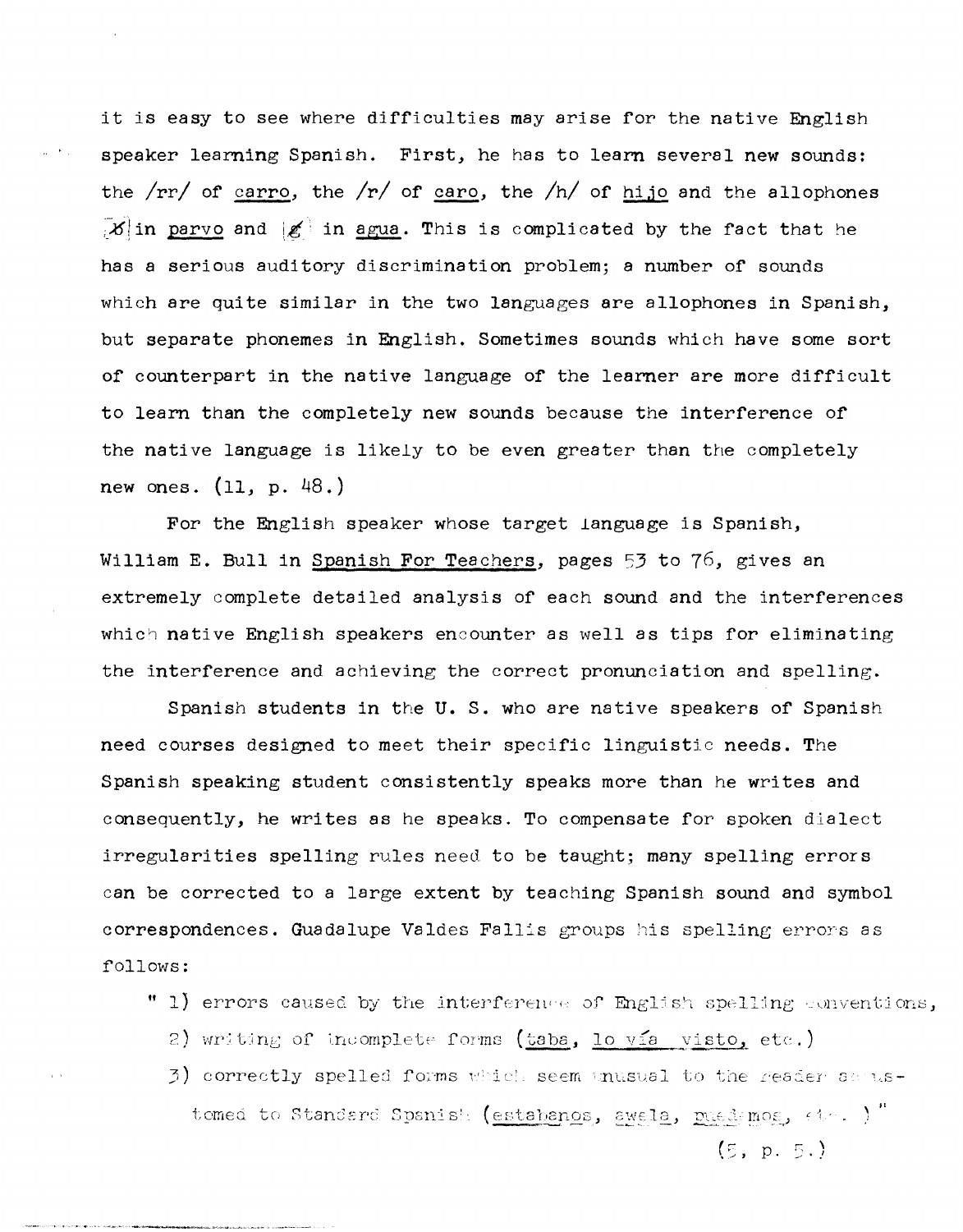The student will have little or no problem with many sounds, thowever Fallis Meteothe following partical Mistorf principal positoms wid will need close attention:

| 惟 | PHONEME  | WRITTEN SPANISH | <b>EXAMPLES</b>  |
|---|----------|-----------------|------------------|
|   | 1) $/k/$ | c, qu, k        | casa, Cuca, cosa |
|   |          |                 | kilo, kepi_      |
|   |          |                 | queso, quinto.   |

It will be important to point out the following:

- a) The only possible spellings for the sounds [ka! and ki are "que" and "qui"
- b) K will be overused. It must be pointed out that it is used rarely in Spanish and that all other possibilities should be considered befor using K.

c) There will be a tendency toward the use of  $Q$  in such words as quatro and quando. It should be made clear that the only possible

combinations using  $C$  are "que" and "qui".

in Pill comitati

d) Since U after C is not silent, words with the sounds of their mut be spelled busine and not his cus\*.

 $\langle \mathcal{O} \rangle = \langle \mathcal{O} \rangle / \langle \mathcal{O} \rangle$ 

## ture, tube

The student must be made aware of the face that is more removement de los classando a un créer toure the unitten symbol  $\underline{V}$  . Because of the natural difficulty in this area, med drill will be necessary. E (30, 30, 31) Lette, Lette Clebe 7) 767 gu (46, 45) Cullermo, gigue

The student must be rade to see that widle English will spell the sander of and general give and got, breaded most spell lie TEM TELECO: <u>ALL CHO ALL CHO ALLE</u> ACTIO

| 4) | /x/ | $j$ ( befor all vowels) | joven, jarra, jura |
|----|-----|-------------------------|--------------------|
|    |     |                         | mujer, jirafa      |
|    |     | $g (+e, +i)$            | gente, página      |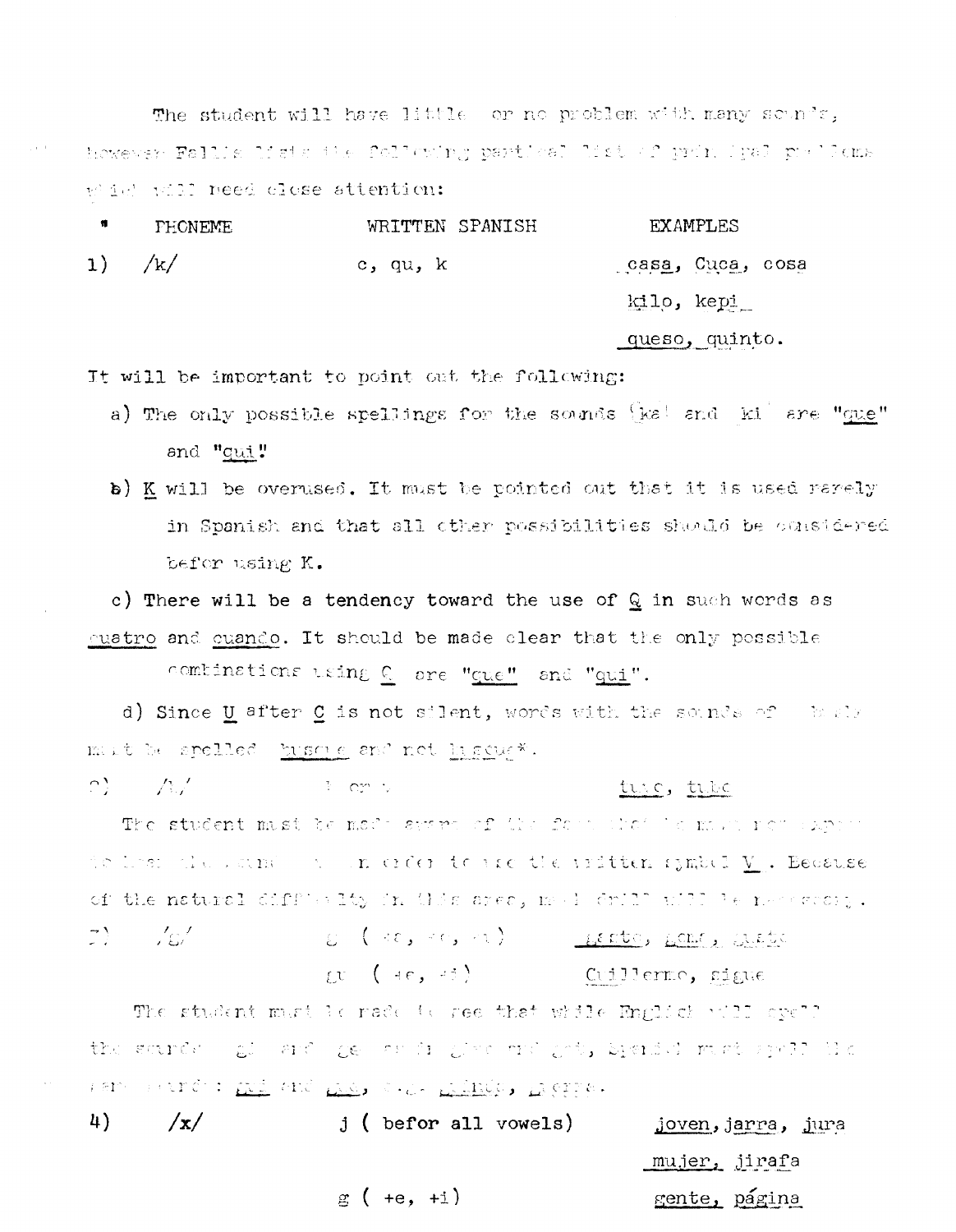Drills involving the phonome  $/x/$  befor the sounds  $\boxed{\frac{1}{2}}$  and  $\boxed{1}$  will be especially helpful here. Indeel the student must be shown that this is one of the aceas in which sound by itself is not an exact clue as to the spelling of a particular word. He must rely on nenory as well."  $(5, p. 7-3.)$ 

Students will also need work constasting  $\lceil \tilde{n} \rceil$  and  $\lceil \tilde{n} \rceil$  and  $\lceil e \rceil$ and  $|\tilde{c}|$  . Detiling must be done to emphasize the "h" found in such words as hasta, shora, hog, hielo, huevo, etc.

It should be genericant that any speakersindividual linguistic system is probably different from the group linguistic system or standard system to some degree. The amount of overlap indicates the amount of similarity of one's idiolect and the target language. This does not however make ones idiolect "wrong" simply because it differs from the standard speech.

The fact that error may be caused both by contrastive differences and by the structure of the target language means that it is imposible to base the content of language teaching entirely on the results of contrastive analysis; having placed heavy emphasis on interference theory, teachers have failed to notice that they were dealing with common errors. Students learning Spanish as a second language will make many of the same mistakes Spsnish-speaking infants will make in learning their native speech. Thus these errors can be viewed as a learning process. The teacher must look at the learner's total output as a system, a system with rules. The language learner creates a tentative system of rules from the language data he is exposed to and it is this system of rules that allows him to use the language. Just as with a young child, it is necessary to correct some of these rules. to delete some, and to add others. A thorough knowledge of linguistics will better enable the teacher to understand and correct the errors made.

Linguisties then 1) helps to develop a more competent teacher, 2)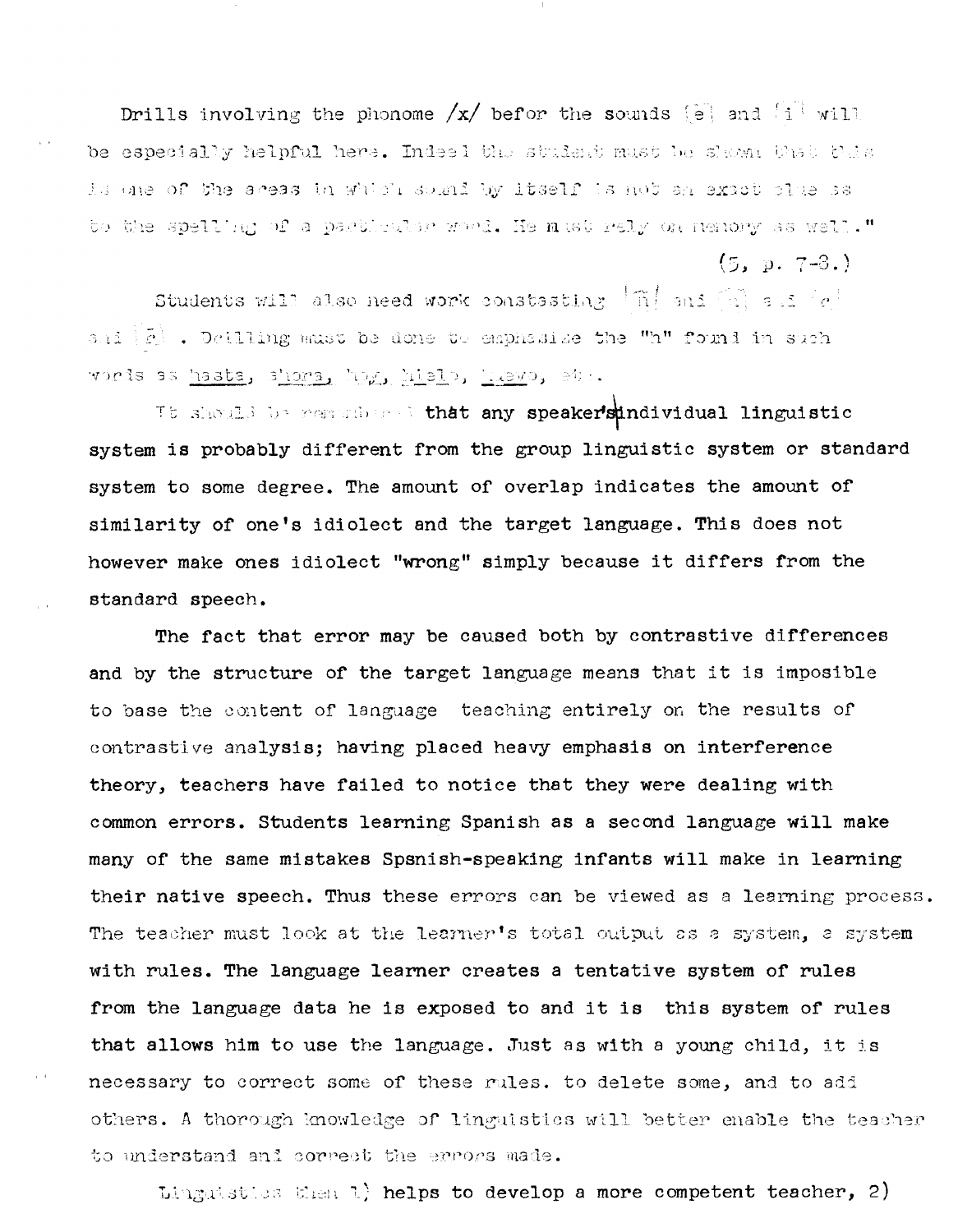aids in selecting and constructing teaching materials, 3) gives the student clear rules for pronunciation, 4) helps the student to better understand both his mother tongue and the target language and therefore helps in the acquisition of the target language, and 5) aids in the detection and correction of errors. As previously mentioned, linguistics is not the one and only requirement or means to effective teaching, but it is an asset.

 $\mu \rightarrow \nu$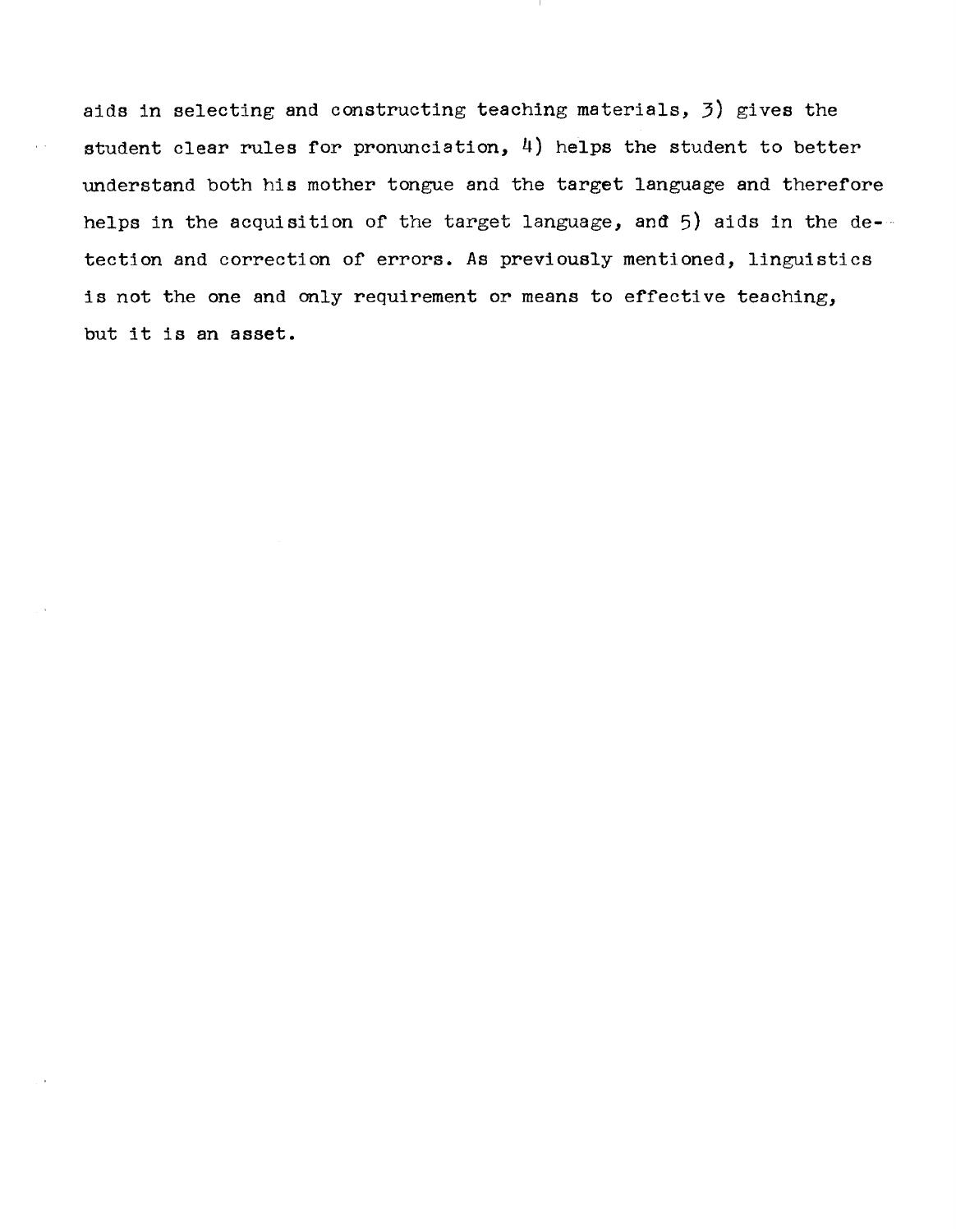#### Bibliography

- 1 .<br>Bull, William E. Spanish For Teachers. New York: The Ronald Press Co., 1965.
- 2 Council of Europe, Strasbourgh (France). Committee for General and Technical Education. The Connection between the Teaching and Learing of the Mother tongue and the Teaching and Learning of other Modern Languages.(Arlington, Va.:ERIC Clearinghouse on Languages and Linguistics). April 9, 1973. ED 086 014. pp. 57. Microfiche. 1 Fiche.
- 3 Crystal, David. The Educational Use of Linguistics. (Arlington, Va.: ERIC Clearinghouse on Languages and Linguistics). January 1973. ED 091 939. pp. 9. Microfiche. 1 Fiche.

4

Ervin-Tripp, Susan M. Is Second Language Learning Like the First? (Arlington, Va.: ERIC Clearinghouse on Languages and Linguistics). May 1973. ED 099 108. pp. 30. Microfiche. 1 Fiche.

5

Fallis, Guadalupe Valdes. Teaching Spanish to the Spanish-Speaking: Classroom Strategies. (Arlington, Va.: ERIC Clearinghouse on Languages and Linguistics). *N/D.* ED 097 806. pp. i3. Microfiche. 1 Fiche.

Flores, Nancy de la Zerda and Whitehead, Jack. Mexican American Self-Referents and Linguistic Attitudes. (Arlingtoq,Ve.: ERIC Clearinghouse on Languages and Linguistics). April 1974. ED 098 641. pp. 13. Microfiche. 1 Fiche.

7

Gorbet, Frances. Error Analysis: What the Teachers Can Do. Errors: *A*  New Perspective. (Arlington, Va.: ERIC Clearinghouse on Languages

<sup>6</sup>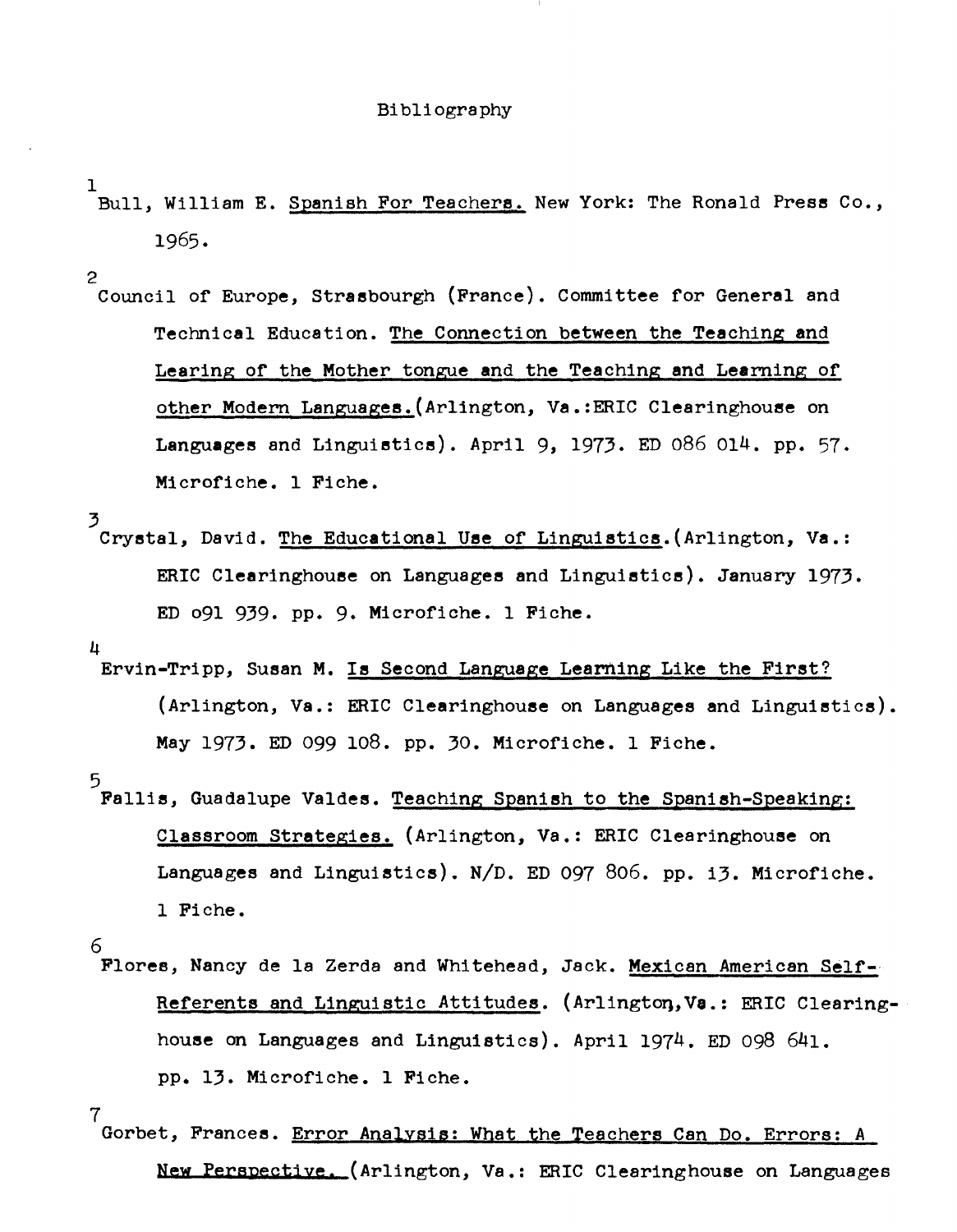and Linguistics). November 1974. ED 100 193. pp. 51. Microfiche. 1 Fiche.

8

Hadlich, Roger L. A. A Transformational Grammar of Spanish.

Englewood Cliffs, **New** Jersey: Prentice-Hall, Inc., 1971.

9

Illinois State Office of the Superintendent of Public Instruction, Springfield. Instructional Services Unit. Guidelines for Foreign Language Education in the Seventies/ SPANISH. (Arlington, Va.: ERIC Clearonghouse on Languages and Linguistics). 1973. ED 098 824. pp. 69. Microfiche. 1 Fiche.

10

Kirk, Charles F. Successful Devices in Teaching Spanish. Portland, Maine: J. Weston Walsh, 1958.

11

Politzer, Robert L. and Staubach, Charles N. Teaching Spanish: A Linguistic Orientation. Chicago: Ginn and Co., 1961.

12

Raugh, Michael R. and Atkinson, Richard C. A Mnemonic Method for the ACquisition of a Second-Language Vocabulary. Psychology and Education Series. Technical Report No. 224. (Arlington, Va.: ERIC Clearinghouse on Languages and Linguistics). March 15, 1974. ED 096 816. pp. 84. Microfiche.  $\angle$  Fiche.

13

Rodríguez-Castellano, Juan aud Rodríguez-Castellano Lorenzo. Ejercicios 14 de pronunciacion española. New York: Charles Scribner's Sons, 1965.

Shuy, Roger W. Joining Linguistics with Other Fields in the Seryice of Foreign Language Teaching. (Arlington, Va.: ERIC Clearinghouse on Languages and Linguistics). November 1973. ED 090 799. pp. 18. Microfiche. 1 Fiche.

15

St. Clair, Robert. Lexical Relationships and Foreign Language Teaching.